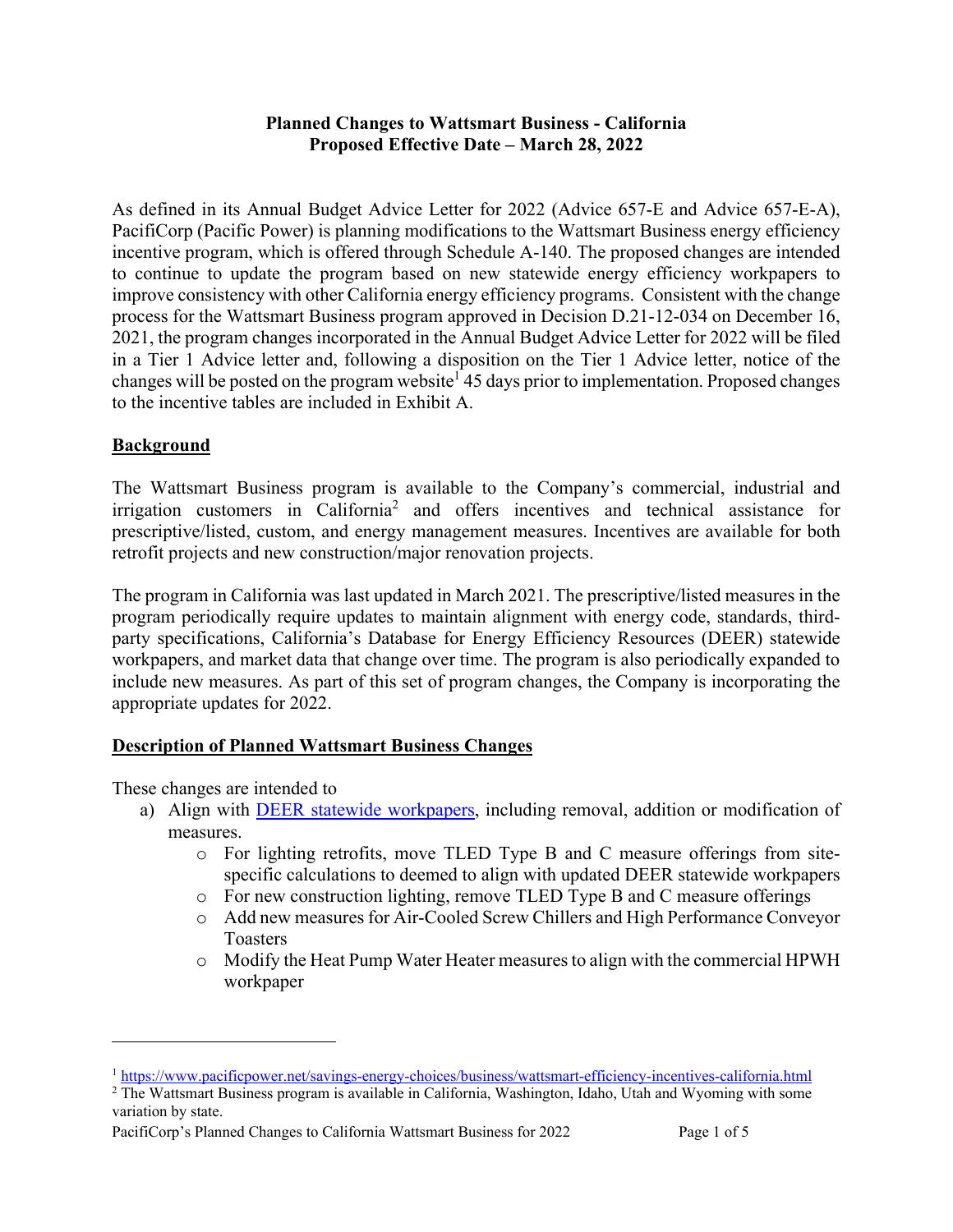- o Remove measure variations that are no longer cost effective, including lower lumen LED High Bays and smaller Ultra Low Temperature Freezers
- b) Reduce custom incentives for new construction/major renovation lighting and lighting controls
- c) Align with Regional Technical Forum updates for irrigation water distribution measures
- d) Make other minor changes

# **Explanation of Changes**

The planned program changes are listed and explained in the tables below. For additional details, refer to the revised Wattsmart Business incentive tables and information, attached as Exhibit A. Exhibit A is marked in redline form to show the planned changes relative to the current program<sup>3</sup>.

| Retrofit Lighting, Exhibit A, page 4-5 |                              |                                                |
|----------------------------------------|------------------------------|------------------------------------------------|
| <b>Measure</b>                         | <b>Description of Change</b> | <b>Reason for Change</b>                       |
| LED High Bay or                        | Remove measures for          | The lower lumen equipment is not cost          |
| Low Bay                                | equipment $<$ 30,000         | effective.                                     |
|                                        | lumens and make them         |                                                |
|                                        | ineligible for incentives    |                                                |
| T8 TLED Lamp -                         | Move from site-              | This measure is moving to deemed to align with |
| UL Type B                              | specific to deemed           | statewide workpaper SWLG018-01 Type B and      |
|                                        | savings, change              | C LED Tube.                                    |
|                                        | incentive.                   |                                                |
| T8 TLED Lamp -                         | Move from site-              | This measure is moving to deemed to align with |
| UL Type C                              | specific to deemed           | statewide workpaper SWLG018-01 Type B and      |
|                                        | savings, change              | C LED Tube.                                    |
|                                        | incentive.                   |                                                |

| New Construction/Major Renovation Lighting, Exhibit A, page 6 |                              |                                              |  |
|---------------------------------------------------------------|------------------------------|----------------------------------------------|--|
| <b>Measure</b>                                                | <b>Description of Change</b> | <b>Reason for Change</b>                     |  |
| T8 TLED Lamp-                                                 | Remove measure from          | Type B and C TLEDs are now offered through a |  |
| UL Type B with                                                | table. Type B and C          | statewide workpaper which does not allow for |  |
| Advanced                                                      | TLEDs will not be            | NCMR applications.                           |  |
| Networked Lighting                                            | eligible for NCMR            |                                              |  |
| Controls                                                      | incentives, but              |                                              |  |
|                                                               | <b>Advanced Networked</b>    |                                              |  |
| T8 TLED Lamp -                                                | Lighting Controls may        |                                              |  |
| UL Type C with                                                | still be eligible for        |                                              |  |
| Advanced                                                      | incentives under the         |                                              |  |
| Networked Lighting                                            | Custom Interior              |                                              |  |
| Controls                                                      |                              |                                              |  |

PacifiCorp's Planned Changes to California Wattsmart Business for 2022 Page 2 of 5 <sup>3</sup> For reference, the current program and incentive tables can be found at https://www.pacificpower.net/content/dam/pcorp/documents/en/pacificpower/savings-energy-choices/wattsmartbusiness/california/CA\_wattsmartBusiness\_Definitions\_Incentive\_Tables\_Information.pdf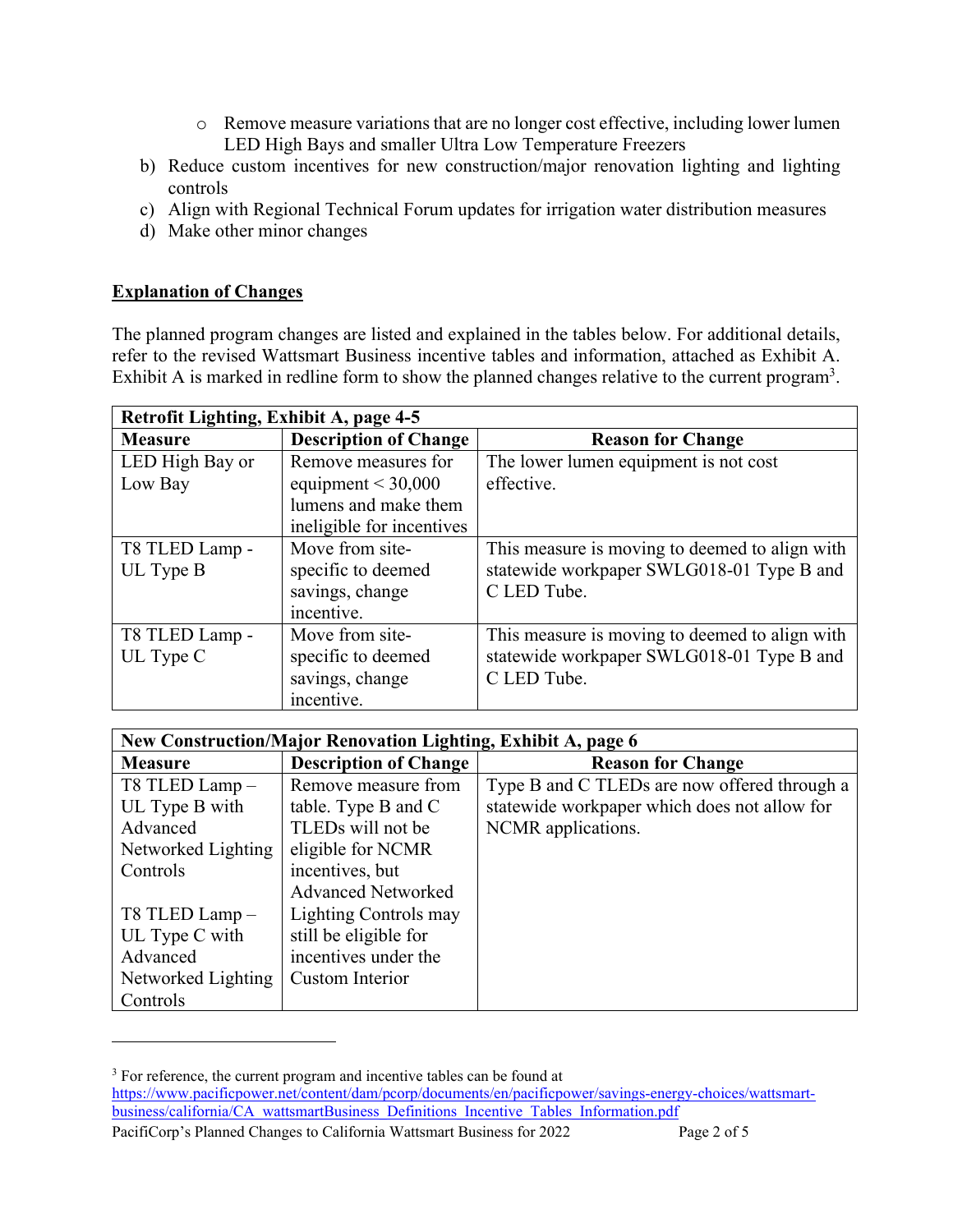|        | Lighting and Lighting<br>Control measure. |                                                                                                                                 |
|--------|-------------------------------------------|---------------------------------------------------------------------------------------------------------------------------------|
| Custom | Reduce incentive.                         | Reducing the incentive to ensure it is less than<br>the incremental cost for high efficiency lighting<br>and lighting controls. |

| Other HVAC Equipment and Controls Incentives, Exhibit A, page 9-10 |                                                  |                                             |
|--------------------------------------------------------------------|--------------------------------------------------|---------------------------------------------|
| <b>Measure</b>                                                     | <b>Description of Change   Reason for Change</b> |                                             |
| Air-Cooled Screw                                                   | Add new measure.                                 | Adding a new HVAC measure from statewide    |
| Chiller, Path B                                                    |                                                  | workpaper SWHC052-01 Air-Cooled Chiller,    |
|                                                                    |                                                  | Path B to expand the cost effective measure |
|                                                                    |                                                  | offerings to customers.                     |

| Food Service Equipment Incentives, Exhibit A, page 10-11 |                              |                                              |  |
|----------------------------------------------------------|------------------------------|----------------------------------------------|--|
| <b>Measure</b>                                           | <b>Description of Change</b> | <b>Reason for Change</b>                     |  |
| High Performance                                         | Add new measure.             | Adding a new food service measure from       |  |
| <b>Conveyor Toaster</b>                                  |                              | statewide workpaper SWFS023-01 Conveyor      |  |
|                                                          |                              | Toaster, Commercial to expand cost effective |  |
|                                                          |                              | food service measure offerings to customers. |  |
| Ultra Low                                                | Remove incentives for        | This size category is not cost effective.    |  |
| Temperature                                              | 15-24 cubic ft size          |                                              |  |
| Freezer                                                  | category.                    |                                              |  |

| Appliance Incentives, Exhibit A, page 12 |                              |                                          |
|------------------------------------------|------------------------------|------------------------------------------|
| <b>Measure</b>                           | <b>Description of Change</b> | <b>Reason for Change</b>                 |
| Heat Pump Water                          | Change equipment size        | Revising measure to align with statewide |
| Heater (Normal                           | category and minimum         | workpaper SWWH031-01 Heat Pump Water     |
| Replacement or                           | efficiency                   | Heater, Commercial.                      |
| New Construction)                        | requirements.                |                                          |
|                                          | Equipment outside of         |                                          |
|                                          | the listed size category     |                                          |
|                                          | is ineligible for            |                                          |
|                                          | incentives.                  |                                          |

| Irrigation Incentives, Exhibit A, page 13-15                               |                                                                                                                                                                                       |                                                                                                                                                        |
|----------------------------------------------------------------------------|---------------------------------------------------------------------------------------------------------------------------------------------------------------------------------------|--------------------------------------------------------------------------------------------------------------------------------------------------------|
| <b>Measure</b>                                                             | <b>Description of Change</b>                                                                                                                                                          | <b>Reason for Change</b>                                                                                                                               |
| Prescriptive<br>irrigation hardware<br>maintenance and<br>upgrade measures | Remove cut and press<br>or weld repair measure<br>from the irrigation<br>incentive table. Going<br>forward, this measure<br>will be eligible for<br>custom nonlighting<br>incentives. | Aligning with Regional Technical Forum's June<br>16, 2021 revisions to irrigation hardware<br>maintenance and irrigation hardware upgrade<br>measures. |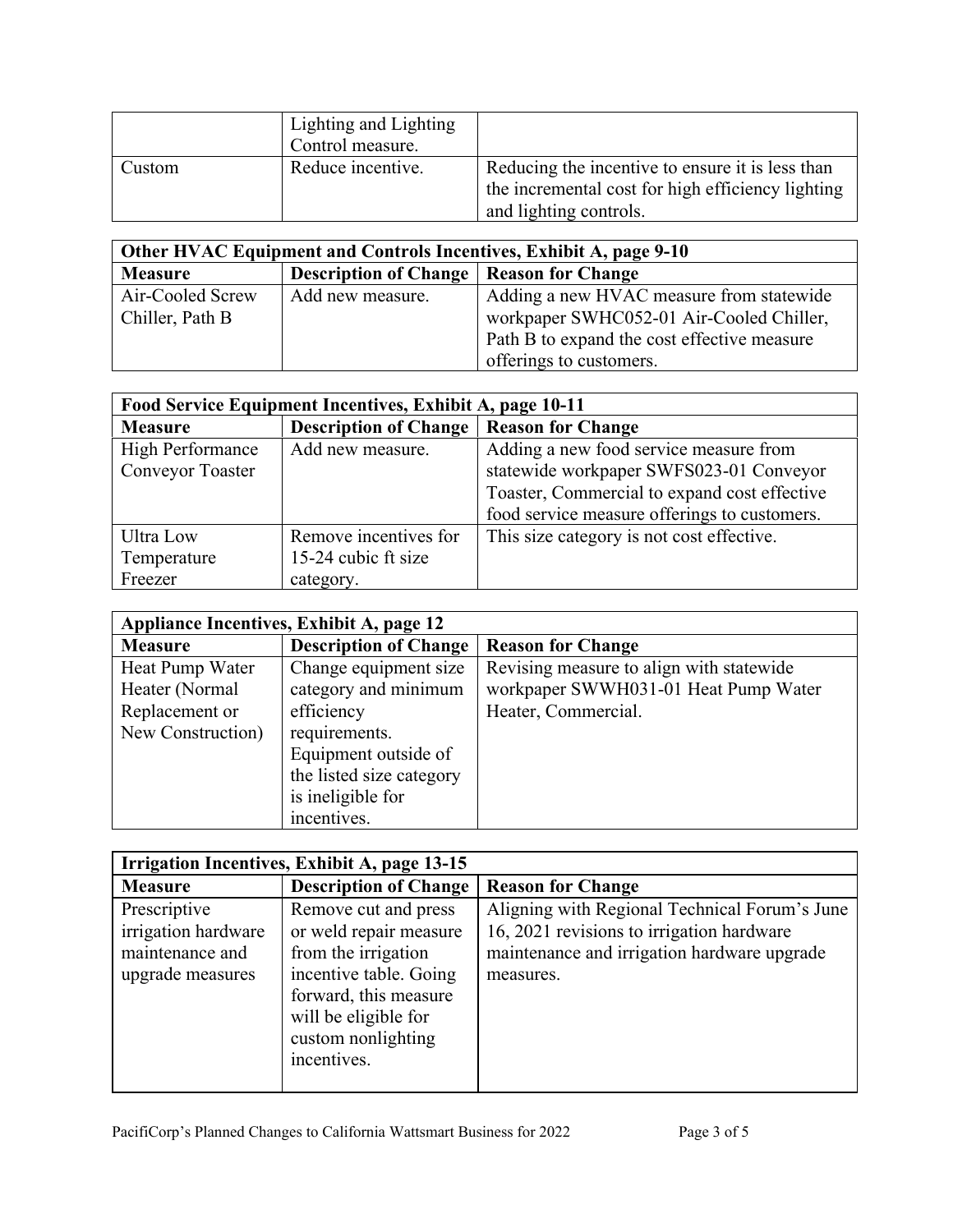| Remove pressure<br>regulator and low<br>pressure sprinkler<br>measures.           |  |
|-----------------------------------------------------------------------------------|--|
| Add pivot and linear<br>sprinkler package<br>replacement and<br>upgrade measures. |  |

# **Database of Energy Efficiency Resources (DEER) Alignment Review**

Commission Decision D.14-04-008 included an order<sup>4</sup> related to use of unmodified DEER values for measures where DEER values are available. This order was reinforced in Decision  $18-11-033^5$ and in Decision 21-12-034. Recent updates to unit energy savings (UES) measures posted on the DEER website in the statewide workpapers (http://www.deeresources.net/workpapers) were reviewed as of September 1, 2021 for all Wattsmart Business measures for alignment with DEER. The results of this review can be found in Exhibit B.

#### **Transition Plan for Projects in Progress**

For projects where pre-approval is required (e.g. custom measures), the version of the program that applies is based on the incentive offer issue date.

For projects where pre-approval is not required, the version of the program is based on the equipment purchase order/invoice date for the first item(s) purchased for the project.

# **Cost-Effectiveness**

Cost effectiveness analysis for the program with these changes was provided as part of PacifiCorp's 2022 Annual Budget Advice Letter (Advice 657-E) filed September 1, 2021. The 2022 ABAL also includes a comprehensive description of the company-specific model used for the analysis. The Wattsmart Business program and the portfolio (Home Energy Savings in combination with Wattsmart Business) are projected to be cost effective with the proposed changes.

#### **Evaluation Plan**

The Company offers Wattsmart Business in its other service territories. Evaluations are conducted at the program level with reports prepared for each state. Consistent evaluation plans throughout PacifiCorp's system-wide territory reduce administrative costs for the program. The most recent

PacifiCorp's Planned Changes to California Wattsmart Business for 2022 Page 4 of 5

<sup>&</sup>lt;sup>4</sup> In future applications for approval of energy efficiency programs, PacifiCorp shall use unmodified Database of Energy Efficiency Resource (DEER) values for measures where the DEER values are available. 5

<sup>&</sup>lt;sup>5</sup> In calculating its Total Resource Cost and Program Administrator Cost, PacifiCorp must use only Database for Energy Efficiency Resources values approved as of the date of each Annual Budget Advice Letter submission or future pleading, as applicable.